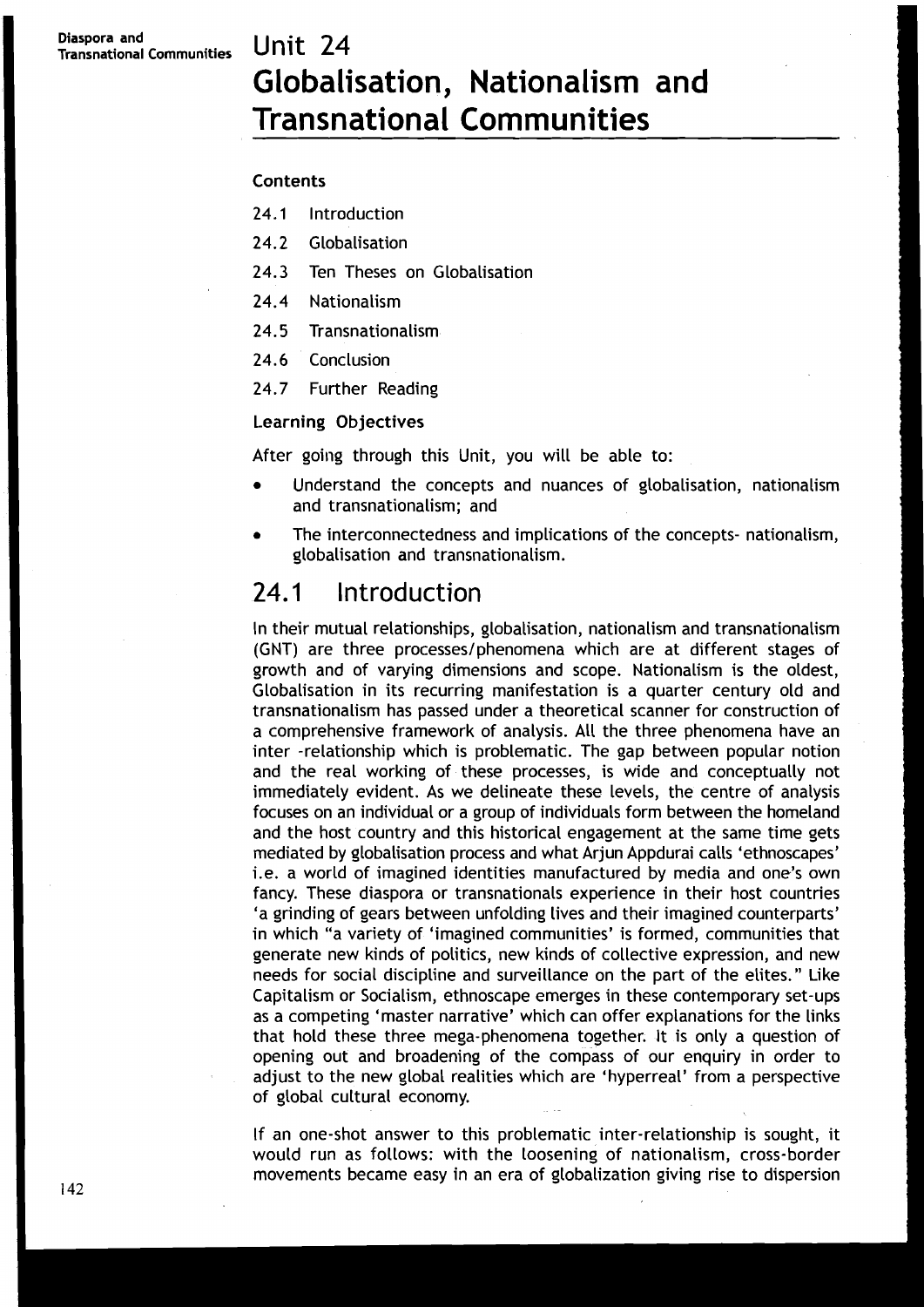of immigrants chasing jobs. But this is a mechanical explanation, not without deficiencies. For instance, 'nationalism' seems to be hardening, witness **Nationalism and**  Israel's assaults on Lebanon, jobs are getting outsourced to offshore countries and most of the developed countries (USA **Et** EU especially) have resisted the advent of globalisation since they can not bring down tariffs and reduce subsidies to their farmers so as to have a free flow of trade in the world, witness failure in July 2006 of the Doha Development Round.

How does one explain Indo-Pak cross-border terrorism while India and Pakistan are unitedly taking positions against cricket umpire Haire's decision on the ball tampering (by Pakistan) issue? How is it that while major powers are crying hoarse against each other, the global trade is growing at 4 to 5 per cent per annum? There is no dearth of evidence of Prime Ministers and Presidents calling upon their non-resident nationals abroad to liberally donate to their country's development. World Conferences and organisations of ethnic groups across national borders are common place. But these features of the new global socio-cultural reality appear endless. As a strategy in analysis, it sounds reasonable to refer to a day's news to understand some contours of this reality which we get to read daily about ourselves.

Let me invite you to some excerpts cited in **The Hindu** (Sunday 10 Sept 2006) in order to familiarize you with some salient features of this emergent ,' reality happening in the culture space activated by GNT. For reasons of space constraint, we select some news analyses and a few passages to quote.

Dominating the pages of the newspaper was the iconic news of / 9/11 which has completed 5 years of 'war on terror'. As we know, the 'war on terror' has clearly exposed the Bush administration on whom the latest slap is the news: Saddam Hussein not only was not involved in the A1 Qaeda, he actually had "rebuffed overtures" and "had even tried to capture its Iraq chief", a report by the US Senate Intelligence Committee said. As everybody knows, there were no weapons of mass destruction found before USA invaded two sovereign countries (first Afghanistan, then Iraq) **without** Security Council's endorsement. Such an act is as bad as the A1 Qaeda attack on 91 11 but what really overwhelmed the global culture space is the way it was flashed (and is continuing to do so) by Fox television and others, and heavily powered policies unilaterally imposed to the effect of alienating the Muslims as a religious group. The title of the open page article says it all: **Targeting a Community for Ethnic Scrutiny.** The writer (who is a medical doctor facing uncalled for discriminations) complains (which is the subtitle): **My being a Muslim Overshadowed My Identity as an Indian.** This culture space is hotting up when one reads his complaints against 'race/ethnic profiling' which is becoming common all over the world.

"I wo~ld like to draw attention to this fact that lndian Muslims are in more than a single way much different from their brethren in other Islamic nations. lndian Muslims are probably the only ones who lived in and cherished a democratic set up......... The taste of democracy and its addiction has evolved a race of young lndian Muslims who think, believe and practice nationalism with a fervour.... The communal agenda of the so-called Indian Muslim leadership, either it be the defiance to sing Vande Matram or support Pakistan in a cricket match, can only be defeated by a purposeful **nationalist** attitude, which I am sure is evolving among the middle class educated lndian Muslims."

The positive attitude of the writer clearly contrasts against a towering negative attitude of the USA President Mr. Bush who recently set afloat a Globalisation. **Communities**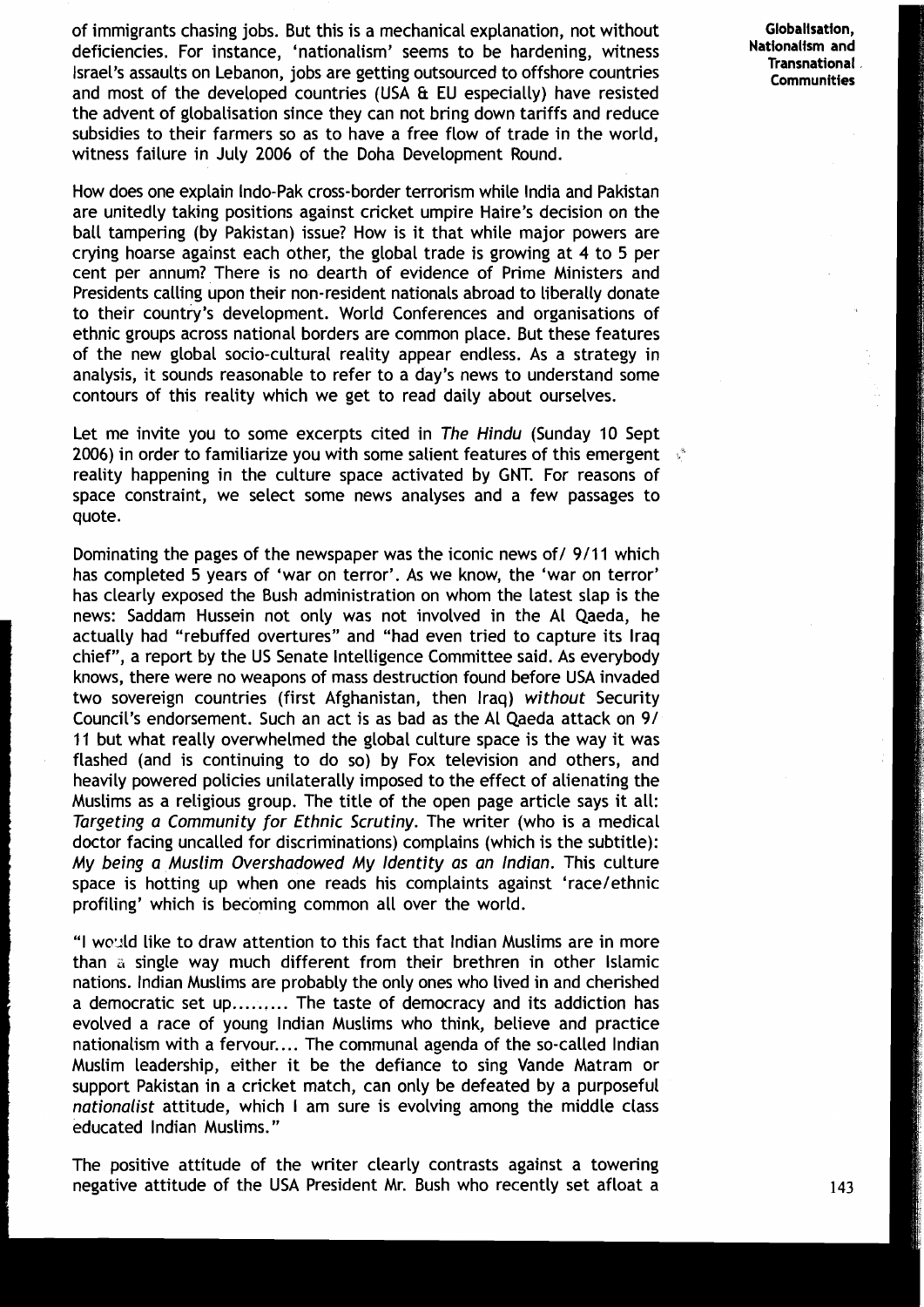Identity, Nation-State and dangerous expression 'Islamic fascists'. This only means that, as Newt<br>Transnational Communities Gingrich (The former Spoaker of the House of Pencesontatives a Bopublican Gingrich (The former Speaker of the House of Representatives, a Republican like Mr. Bush) followed him up saying, "we are in the early stages of what I would describe as the Third World War. " It will not be an exaggeration to say that so much of globalisation of lslam across national borders powered by so much of publicity - through electronic and print media-has generated a huge transnational cultural field for a political endgame. As opinion polls world over show, millions of Muslims now think that America's real aim in Iraq was "to grab its oil, help Israel, or just as Mr. Bin Laden said all along, wage war on Islam."

> But a fracture in the American conservative think tank has surfaced showing that it is not Muslims of Asia who are to blame; rather the Muslims who have grown up on European and American soil are showing disaffection, as citizens did in an earlier period against fascism. Led by Prof Francis Fukuyama, this conservative think tank forcefully argues that Mr. Bush has been ill-advised to push the war-on-terror to all the followers of Islam; the national fervour in UK, Spain and other countries are on decline and distraction for some Muslim terrorists who owe their loyalty to lslam over the state of which they are citizens. Writing in the magazine section Page 2, Tabish Khair who by his own admission, is neither an 'Islamic \*"fundamentalist' nor even 'a deeply religious Muslim' offers an important explanation on the disaffection spreading among ordinary Muslims. He gives reference to Israel's mindless shelling of South Lebanon recently which has destroyed all infrastructure and livelihood systems to say that in these circumstances, an ordinary Muslim is more likely to listen to and admire Islamic fundamentalists than someone like me." Thus either way, the global cultural space gets charged up by transnational loyalties and the nationalism becomes either imperial or circumscribed depending on the nodal centre of attraction. Both the phenomena premised on transnationalism have been cocooned inside the trajectory of global capitalism which is often described as globalisation.

The last piece from today's (10 September) newspaper before we take up for discussion in details about G, N **8** T. This is again about icon 911 1 which has been etched in memories of people across board in the world. Two points we would make about this ? icon status: First, why and how, destruction of New dork's twin towers has occupied almost all the collective memory in total forgetfulness of three all-time-great incidents on Sept. 11 in other calendar years? Bapu's Satyagraha was launched on that day against colonial South Africa's racial legislation in 1906 against the Indian community. Swami Vivekananda delivered his famous Chicago address drawing attention to disastrous consequences of sectarianism, bigotry and fanaticism". That was in 1893. The democratic government of Chile led by Allende was dislodged through CIA's machinations again on Sept11, 1973. If these great events of history have been relegated and only 9/11 of 2001 is remembered today, it is due to powerful publicity and policy effects of the world's sole hegemon i.e. USA which nbw considers that sovereignty is a luxury (and hence can be dispensed with) for those developing countries which are promoting illdefined cultural areas like Asian values, Arab nationalism and Latino culture. Such nations do not deserve to continue to the extent they suffer from 'freedom deficits' and serve as breeding grounds of terrorism. The second point relates to a claim by ethnoscape studies that fancy becomes a social fact in such situations of transnational turmoil. True indeed! How does an Indian explain 9/11? If you ask a school child or an illiterate, it is ninth November. But how has it come to mean Eleventh September which is how Americans write as. Fact is, nobody has ever questioned what these really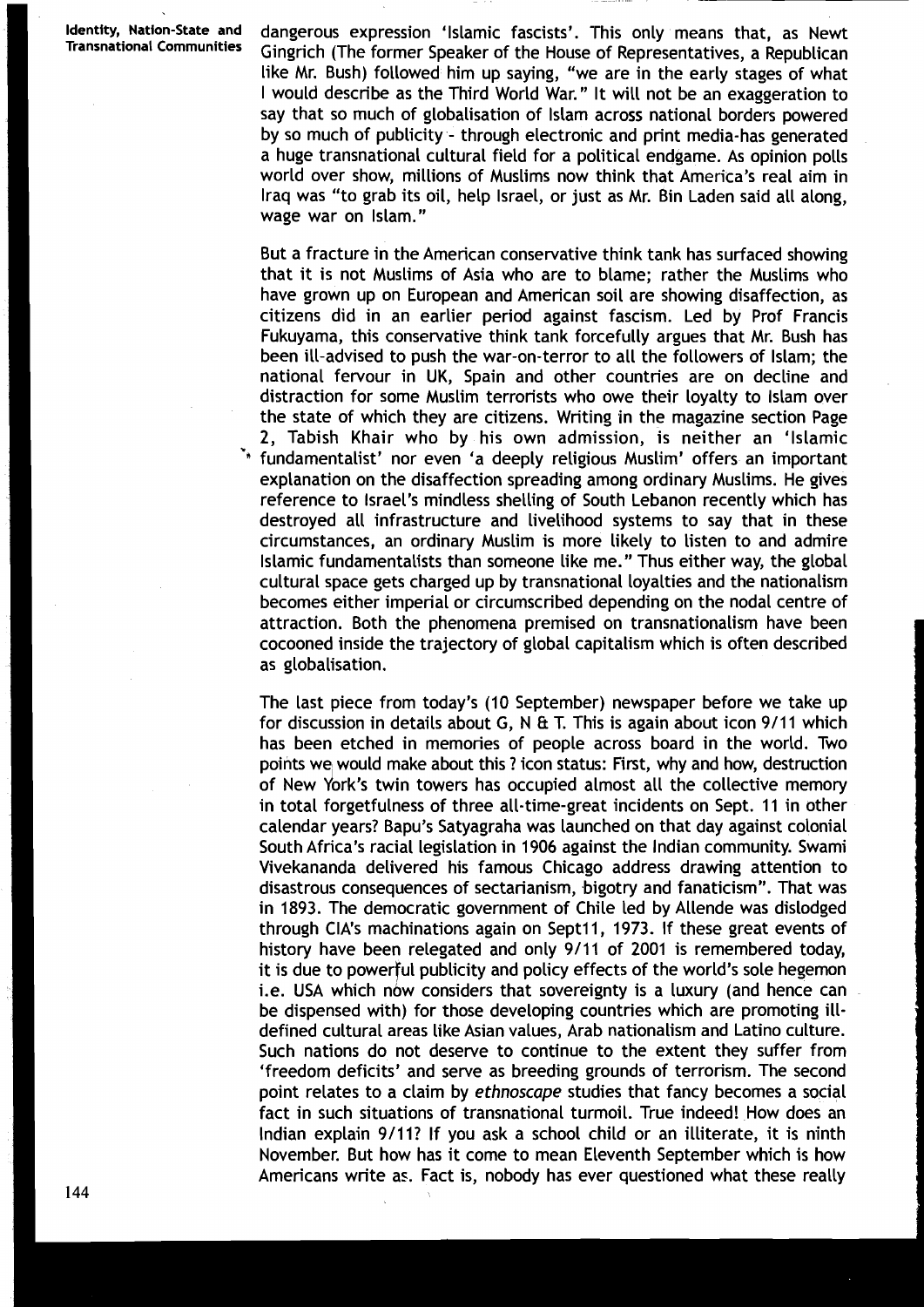mean to us in our own context. This precisely is the publicity effect through which fancies, imagined communities and effects take shape and enter collective memory. Sudhir Kakkar calls popular family dramas which aim at re-inventing traditions (Films like Dilwale Dulhaniya Le Jayenge, Kabhi Khushi Kabhi Gam and Kabhi Alvida Na Kehna are a few exaples) targeting the NRls for profit as 'collective daydream' which most, withheld from their motherland, would like to indulge in giving the threads of their imagination a free float. This phenomenon needs to be conceptualized in India but it is a 'reality' with NRls settled abroad. In its shifting complexities, it is a hyperreality.

## **24.2 Globalisation**

Quintessentially, globalisation refers to a process of inter-connectedness on a global scale. But it involves more than growing connections or interdependence of nation-states. It has been defined as "a historical process invoking a fundamental shift or transformation in the spatial reach of human organization that links distant communities and expands the reach of power relations across regions and continents. " The distinguished Professor of Diplomacy and a close observer of the global scene, Henry Kissinger was straight and apt when he chose to title his address to the Trinity College on 12 October 1999 as: "The basic challenge is that what is called globalization is really another name for the dominant role of the US." Amid a complex mosaic of its features, we should focus discussion of globalisation on understanding of what happened to nationalism and the emergence of several transnational phenomena which constitute our scope here.

What Kissinger was saying at the turn of the century was brilliantly pointed out by Marx and Engels one hundred and fifty years ago. Writing in the Communist Manifesto, they had observed:

"In place of the old local and national seclusion and self-sufficiency, we have intercourse in every direction, universal interdependence of nations......<br>The bourgeoisie by the rapid improvement of all instruments of production, by the immensely facilitated means of communication, draws all, even the most barbarian nations into civilization.

It compels all nations, on pain of extinction, to adopt the bourgeois mode of production..... i.e. to become bourgeois themselves, in one word, it creates a world after its own image."

#### Box 24.1: Global Interconnectedness

I

Between 1950 and 1998, the world export of goods increased seventeen fold - from \$311 billion to \$5.4 trillion - while the global economy expanded only six-fold. Exports of services which have surged during this period represents one-fifth of the total world trade. The main driver of this trade expansion are the Transnational Corporations whose number has risen from 7,000 in 1970 to 53,600 in 1998 with some 4,49,000 foreign subsidiaries. The sales of TNCs outside their home countries are growing 20-30 percent faster than their exports; and sales-of goods and services by foreign subsidiaries - valued at \$ 9.5 trillion in 1997 - surpass total world exports by nearly 50 percent. More than 80 percent of these TNCs are homed in USA only. (See Hilary French: Vanishing Borders-Protecting the Planet in an Age of Globalization, World watch Institute, 2000, **R** 6.

But Kissinger's version is important in the sense globalisation is what US makes of it. The failure of trade talks (Doha Development Round) in July 2006 bears it out. It was a promise given to the developing countries that **145** 

**Globalisation, Nationalism and Transnational Communities**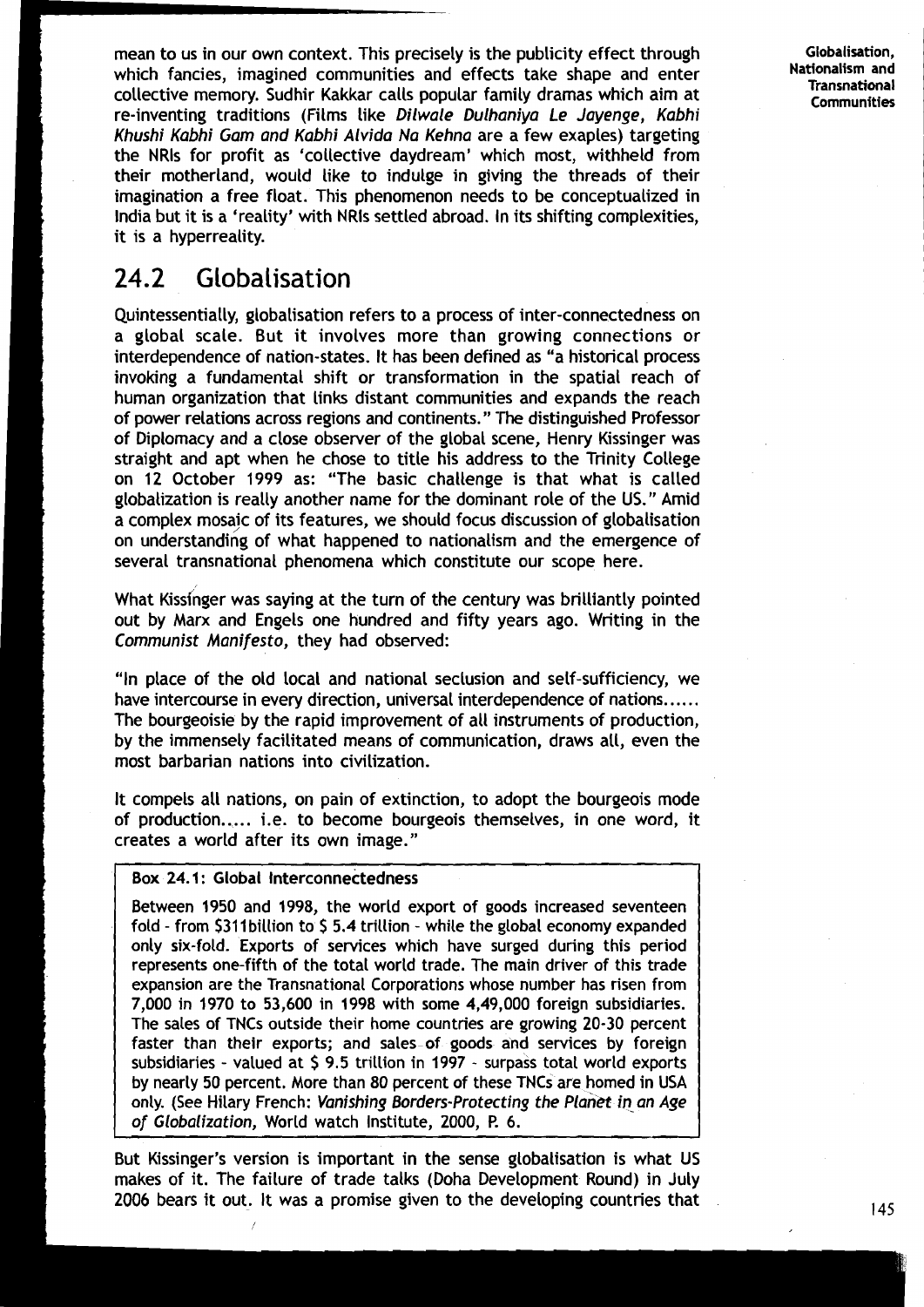Identity, Nation-State and "globalisation will be more inclusive and help the world's poor, particularly Transnational Communities by slashing of barriers and subsides in farming" by the US and EU countries. This was a promise given in the wake of the terrorist attacks of September 2001 but while the war-on-terror campaign is continuing on top gear, the assurance of trade justice to the world's poor has been allowed to lag behind. Therefore, the survey result of the World Bank Report of 2001 to the effect that global inequality has widened is correct but the World Bank's inference that globalization holds "the key to social justice" is only politically correct, and not universally so. The rise in economic growth (due to globalisation) has come not, as Larry Elliot's survey shows, with social justice but with "costs in terms of internal democracy, human rights and equality. "

> The 'jobless growth' which resulted out of globalization was not of much help to the world's poor whose number and rank swelled aggravating the crisis of migration. In those dire circumstances, you move instinctively to places where you have people of your own community. Under globalisation, borders became porous and national economies became open. Whereas 80 per cent of the world's population lived in closed, non-market economies in 1950s, 87 percent of the world population moved into open economies by 1995. Fear and anxiety, insecurity and unemployment have goaded people to leave their homelands. Add to this, changes in job profiles and relaxed entry facilities for people from the labor - intensive economies and outsourcing of jobs (IT, **BPO** and now, engineering services) by the developed countries. The flow of capital, labour and job architectures has vastly increased in speed and configuration. The underside of this process of globalisaiton is full with filth: arms, drugs and human trafficking has carved out (in that order) large chunks of economic activities entailing heavy flow of persons and workers.

> Globalisation is different from **internationalization** which is but an expression of growing interdependence among discrete but bounded nation-states. Under globalisation, the world is increasingly emerging as a shared social space. There is a significant shift in the scale of social organisation in every sphere from the economic to the security, transcending the world's major regions and continents. Central to this structural change are twin features of unavoidable consequences: the revolution of Information and Communication Technologies which have triggered changes beyond anticipation and recognition. The second feature as Anthony Giddens has brilliantly highlighted lay in the abandonment of the welfare state and discontinuation of social security packages which were part of a social compact between the society and the state ever since the World War II. What has taken its place is popularly known as the Washington Consensus articulated by another British (developmental economist) John Williamson who had listed ten reforms for the Latin American economies so that they could attract private capital back to the region after the crippling debt crisis of 1980s. This 'neo-liberal agenda' for developing countries mostly in Africa and Latin America came to be known as "economic reforms' which mostly consisted of liberalization, privatization and globalisation **(LPG).** But economic reforms are not sufficient in themselves and therefore, secondgeneration reforms were introduced under the rubric of 'good governance'. Currently, 'good governance' is being used as a conditionality by the IMF and the World Bank for loans to the developing countries.

> The performance records of most countries from these two continents were disappointing whereas China and the East Asian Tigers managed to collect benefits of globalisation with innovative re-moulding of this neo-liberal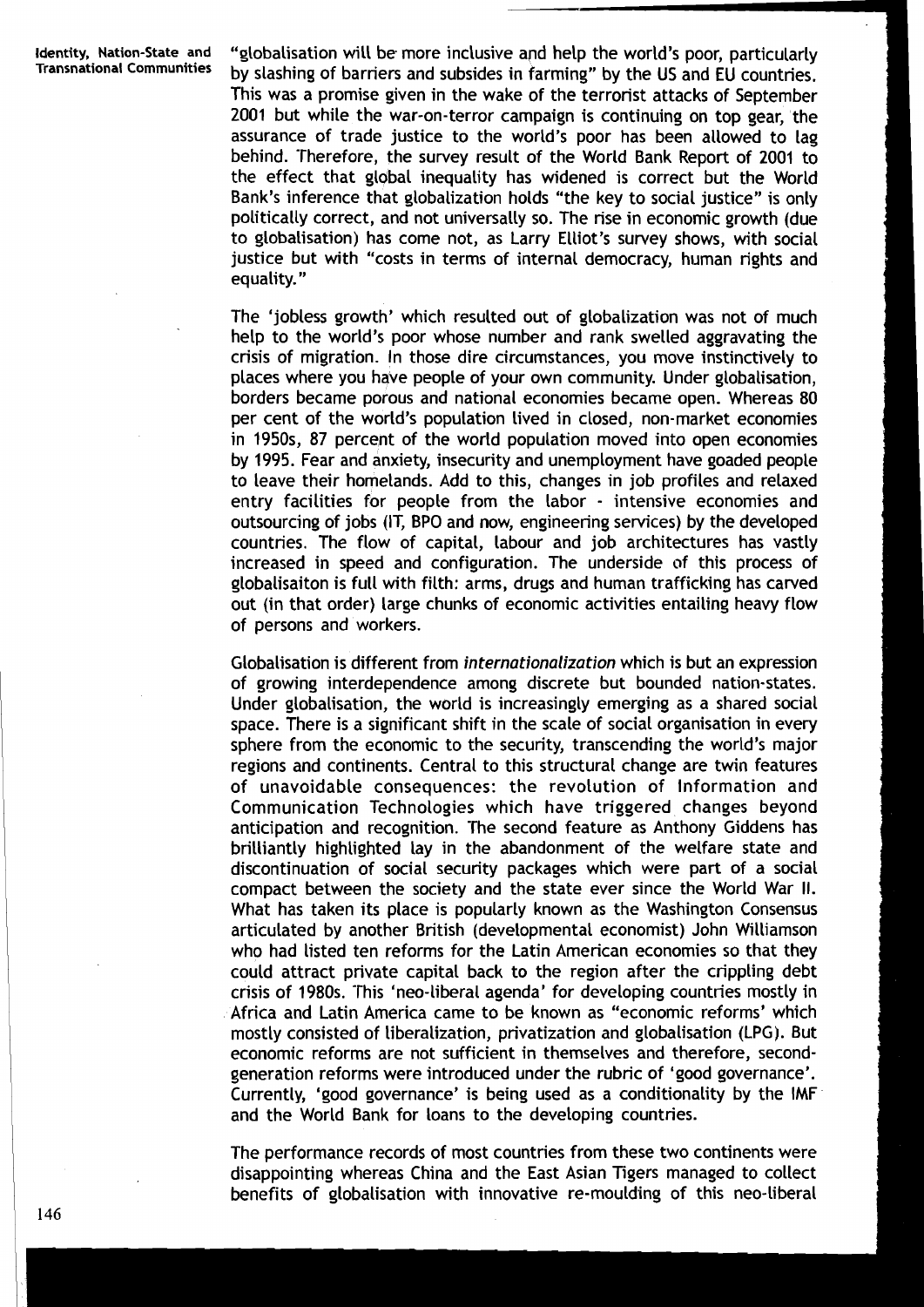package. India, Brazil and Russia are also counted as cases of successful globalizing. An important lesson out of these experiments lay in a challenge to the national leaders not to blindly kowtow but to design and evolve institutional and policy packages sensitive to local opportunities and constraints. Another major call of restraint on unfettered globalisation came from Francis Fukuyama who had predicted in 1989 (roughly the same time when the Washington Consensus was articulated) that history has ended, the liberal democracy has triumphed world-wide and the world is , ready for democratization across political boundaries and popular resistance. "Democracy and free markets will continue to expand as the dominant organising principles for much of the world", he wrote in 2001 after the September attack. But Fukuyama changed his opinion, circa 2004 and asked for restoration of the nation states to the centre stage of world politics. In other words, nation state was never dead and globalisation waves which swept them under, found their importance sooner than later.

**<sup>k</sup>**However, nation-states and nationalism as a political force have been deeply impacted giving rise to a new phenomenon called *deterritorialisation*. This meant that boundaries became porous and open for moving of goods, capital and labour. In its concrete form, deterritorialisation meant "bringing laboring populations into the lower-class sectors and spaces of relatively wealthy societies, while sometimes vesting exaggerated and intensified senses of **<sup>I</sup>**criticism or attachment to politics in the home state." Deterritorialisation is now at the core of a variety of global fundamentalisms. As Arjun Appadurai has perceptively observed, "in The Hindu case, for example, it is clear that the overseas movement of Indians has been exploited by a variety of interests both within and outside India to create a complicated network of finances and religions identifications by which the problem of cultural reproduction for Hindus abroad has become tied to the politics of Hindu fundamentalism at home"(Appadurai, 1999).

## 24.3 Ten Theses on Globalisation

- 1. Anti-globalisation protests are not about globalisation since these protests are among the most globalised events in the world.
- 2. Globalisation is not new; nor is it just westernization.
- **3.** Globalisation is not in itself a folly, it has already enriched the world. What is needed is fairer distribution of the fruits of globalisation.
- 4. The central issue, directly or indirectly, is inequality.
- **5.** The primary concern is the level of inequality, not its marginal change for the better. Appalling poverty and staggering inequalities demand urgent attention.
- **6.** The question is not just whether there exists some gain for all parties, but whether the distribution of gains is fair.
- **7.** Market economy is consistent with many different institutional conditions and, in conjunction with the latter, can produce different outcomes. Aside from the need for pro-poor public policies, the distribution of benefits depends on a host ofglobal arrangements (e.g. trade agreements, patent laws, environmental protection etc).
- 8. The world has changed since the Bretton Woods agreement. Decolonisation, human rights, NGOs and movements for gender and environmental equity and justice have come up anew.
- 9. Both policy and institutional changes are needed. Global governance is changing under open leadership of the World Bank and the UNO but

Globalisation, Nationalism and Transnational **Communities**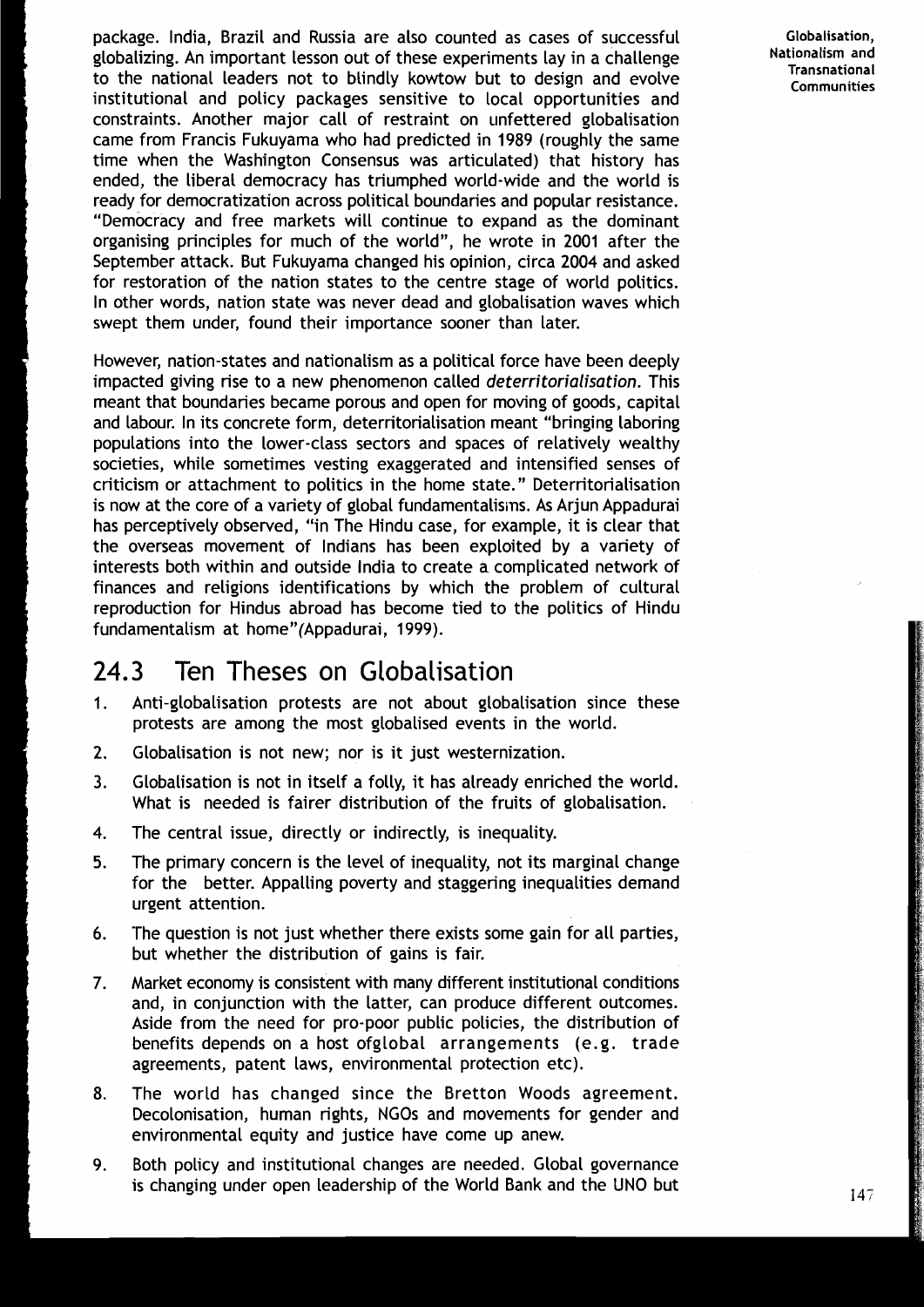Identity, Nation-State and **the Third World governments have been found to be indulging in**<br>Transnational Communities **induced and waste** violence and waste.

> 10. Finally, we have reason enough to support globalisation in the best sense of that idea since some institutional and policy issues deserve to be addressed more.

> > **Amartya Sen in The Los Angeles Times**

The political melieu of the Westphalian Treaty-based modern state has also changed with other structural changes accompanying globalisation. It was a myth to say that state lost sovereignty (how much of it USA state lost? for example) but political authority came to be distended by economic onslaughts released by globalisation. If the social space turned out to be a shared one, continuous fragmentation of political space, (disintegration of Soviet Union, Yugoslavia, Czechoslovakia, Ethiopia.etc.) spawned ethnonationalisms previously held in subordination by the state administrative authorities. Participation- deficit models of national integration run the dangers of secessionism in these days of transnational turmoil.

## 24.4 Nationalism

Modern idea of nationalism emerged from the early 19th century Western Europe out of a combination of three strands which composed it:

- 1. Enlightenment as a liberal conception of political self-determination (Rousseau, J., 5 Mill and others)
- **2.** The French revolutionary idea of the community of equal citizens; and
- **3.** The German conceptions of a people formed by history tradition, and culture.

As a final process-product, nationalism thus was found tied to principles of freedom, equality and collective sharing of a history and culture. One of those who most vigorously espoused the cause of nationalism was the Italian Giuseppe Mazzini for whom three requisites are non-negotiable in nationalism: independent territory, a moral obligation for all to the nation one belongs to, and the notion that world is but 'a family of nations'. For the French romantic revolutionary, Ernest Renan, nationalism represents 'a daily plebiscite', a historical process of renewal on a daily basis.

.Despite all that it stands to promote an identity of uniqueness, nationalism has never emerged as an alternative to globalization. It has been a part of it, though the relationship between nationalism and globalisation has never been free from tensions. These interactions however are variously perceived. For instance, one school of thinking holds Mazzini and Woodrow Wilson an 'old hat' and they are not for having more number of states which will only add 'disorder' to the international comity of nations. Another school thinks that the major developed countries of the OECD cannot afford another war which is always feared, and is the worst consequence of nationalisms. Eric Hobsbawm has argued that the old belief of a self-contained 'national' economy has been substantially eroded and its place has been taken by another nationalist idea, namely that "separate statehood can provide the best means of negotiating a favourable position in the international marketplace. "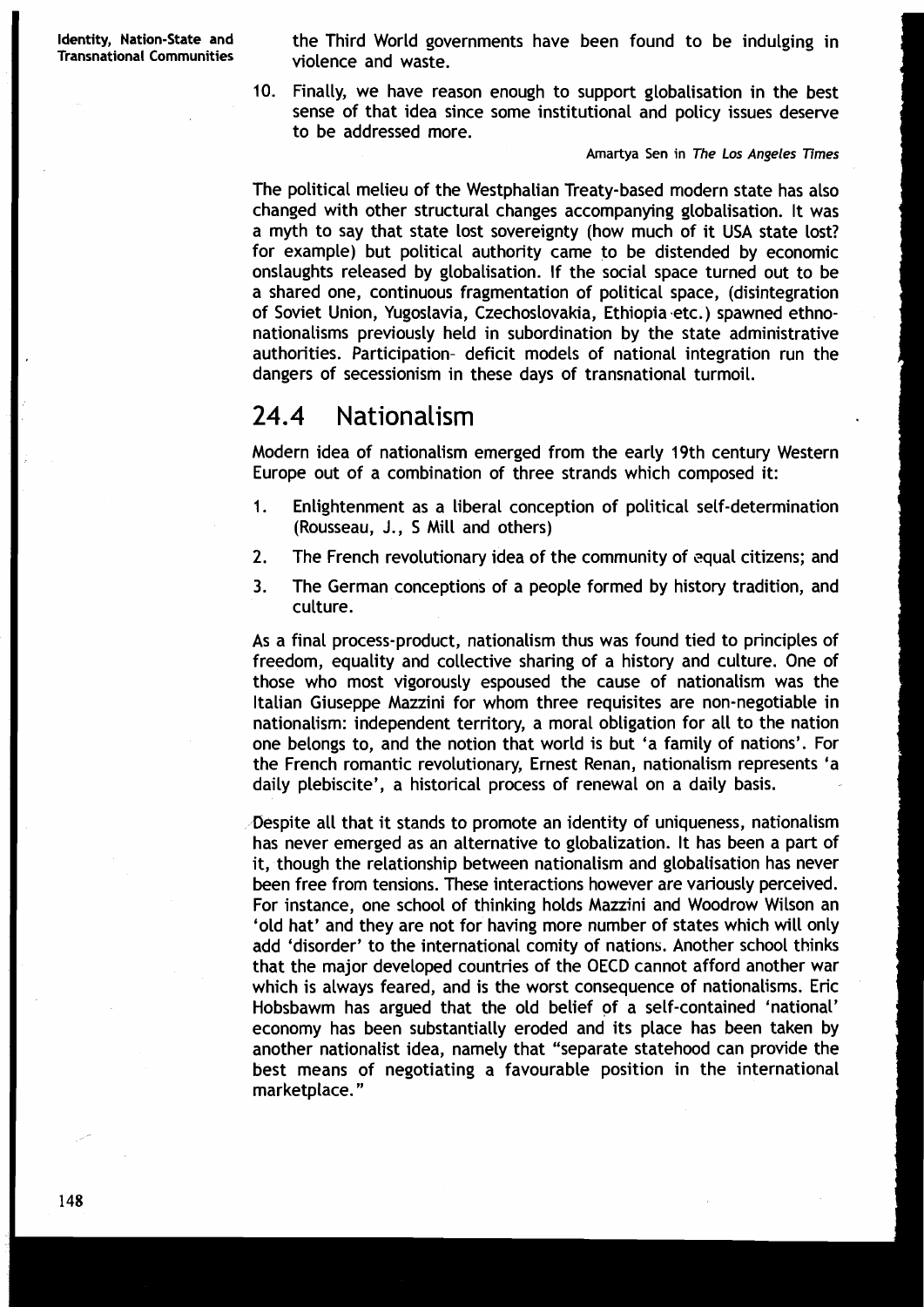Box 24.2: The Core Themes Of Nationalist Ideology

- 1. Humanity is naturally divided into nations.
- 2. Each nation has its peculiar character.
- 3. The source of all political power is the nation, the whole collectivity.
- 4. For freedom and self-realization, men must identify with a nation.
- 5. Nations can only be fulfilled in their own states.
- 6. Loyalty to the nation-state overrides other loyalties.
- 7. The primary condition of global freedom and harmony is the strengthening of the nation-state.

Adam Smith

All these were arguments from a political economy perspective. Arjun Appadurai has however ventured an explanation of this problematic interrelationship between globalisation and nationalism from the perspective of global cultural economy.

As Scott Lash and John Urry have pointed out, globalisation represents 'a disorganized capitalism' which at present is outside the compass of enquiry available today. The new global cultural economy is 'a complex, overlapping disjunctive order which as distinguished from its previous avatars, is so striking by its 'sheer speed, scale and volume' that the disjuncture (between economies, cultures, polities etc) have become central to the politics of global culture. "The world we live in now seems rhizomic, even schizophrenic, calling for theories of rootlessness, alienation, and psychological distance between individuals and groups on the one hand, and fantasies (or nightmares) of electronic propinquity, on the other." In this world of the hyperreal, we enter a 'new condition of neighborliness' or what Marshall MacLuhan famously called 'a global village'. 'The media however keep creating at the same time, communities with "no sense of place". It is also called Communities caught in the media scape giving these new perceptions a further globalizing twist, Fredric Jameson points out a "nostalgia for the present" which refuses to die despite change in the living context and conditions. One important new feature of this global cultural politics marked by disjunctive relationships is that "state and nation are at each other's throats, and the hyphen that links them is now less an icon of conjuncture than an index of disjuncture." Appadurai insightfully explains this phenomenon: "This disjunctive relationship between nations and state has two levels: at the level of any given nation-state, it means that there is a battle of the imagination, with state and nation seeking to cannibalize one another. Here is the seedbed of brutal separatisms - majoritarianisms that seem to have appeared from nowhere and microidentities that have become political projects within the nation-state. At another level, this disjunctive relationship is deeply entangled with various global disjunctures: ideas of nationhood appear to be steadily increasing in scale and regularly crossing existing state boundaries, sometimes, as with the Kurds, because previous identities stretched across vast national spaces or, as with the Tamils in Sri Lanka, the dormant threads of a transnational diaspora have been activated to ignite the micropolitics of a nation-state."

Unyoking of 'imagination' from the 'place' constitutes the critical differential feature of living in such a world. The space released for imagination in this process is neither small nor large, micro or macro since it is not a 'problem of representation'. But day-to-day routine living cannot escape but face this space. The challenge thus becomes one of embedding large-scale realities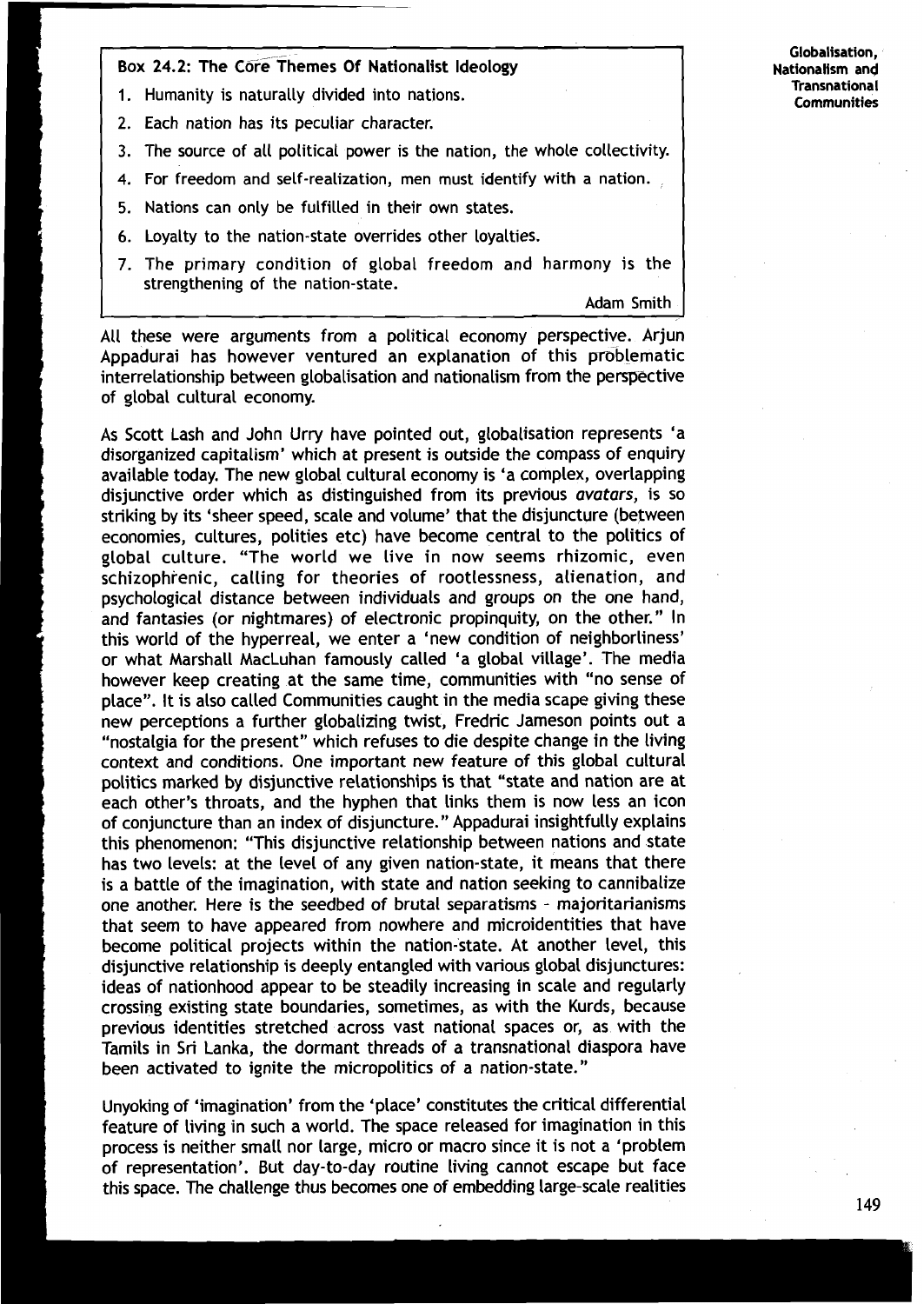**Identity, Nation-State and** of the transnational world in the concrete life worlds of immediate experience. This is so because their lives cut across national boundaries while bringing two societies into a single constituted social field.

#### Box 24.3: Nationalism and Globalisation

- Nationalism was only fully recognized as relevant by International Relations in the past two decades.
- Nationalism is both opposed to globalization and a product of it.
- The spread of nationalism is a result of the transformation of the international system over the past two centuries.
- Nationalism is now the moral basis of states and of the international system.

Fred Halliday

## 24.5 Transnationalism

Transnationalism (TN) refers to a process by which immigrants build social fields that link together their country of origin with their country of settlement. 'These immigrants who maintain simultaneous presence in two or more varieties can also be described as transmigrants. The transnational social field thus constituted comprises, in part, family ties sustained through economic disbursements and gifts and in part, by a system of legalized exchanges, structured and officially endorsed by the home state. Till recently, migrant experiences in different areas of the world were studied as discrete and separate phenomena unrelated to fast emerging hyperreality which has overwhelmed the world in the process of globalisation. The growing demand is to study these migrant population dynamic and fluid social relatives with in combination an analysis of the global context and dimensionality. As discussed before, global restructuring of capital has deeply affected economies of the developed countries (e.g. swelling un - and under employment of the labour force). In order to comprehensively grasp these problems besetting migrant populations ever on rise, a transnational framework of analysis has become necessary. While developing such a framework of analysis, Nina Glick Schiller Linda Basch and Cristina Blanc - Szanton (SBB) have identified six premises which are central to conceptualization of Transnationalism:

- 1) bounded social science concepts such as tribe, ethnic group, nation, society, or culture can limit the ability of researchers to first perceive, and then analyze, the phenomenon of transnationalism;
- **2)** the development of the transnational migrant experience is inextricably linked to the changing conditions of global capitalism, and must be analyzed within that world context;
- **3)** transnationalism is grounded in the daily lives, activities, and social relationships of migrants;
- 4) transnational migrants, although predominantly workers, live a complex existence that forces them to confront, draw upon, and rework different identity constructs - national, ethnic and racial;
- **5)** the fluid and complex existence of transnational migrants compels us to reconceptualize the categories of nationalism, ethnicity, and race, theoretical work that can contribute to reformulating our understanding of culture, class, and society; and
- **6)** transmigrants deal with and confront a number of hegemonic contexts, **150** both global and national. These hegemonic contexts have an impact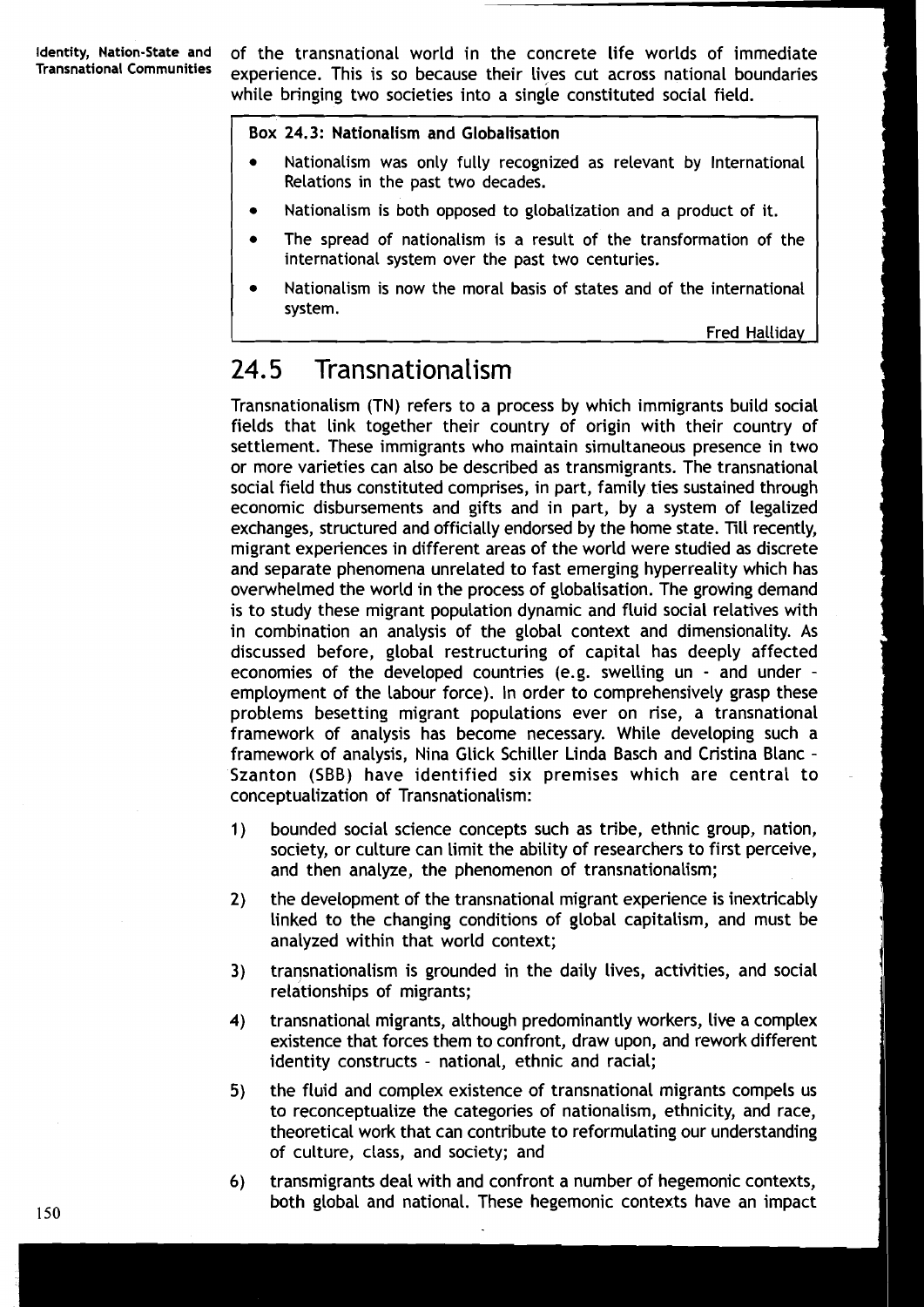on the transmigrant's consciousness, but at the same time transmigrants reshape these contexts by their interactions and resistance.

Globalisation, **Transnational** 

To the extent that transnationalism is a product feature of world capitalism, **Communities**  the identity of the transmigrants has remained a contested terrain. The global flow is determinative of the class profile of these migrants who normally crowd the lower echelons of the dominant society they migrate into. The Chinese transmigrants may have a small component of the Hong Kong capitalist class but the Indian, Caribbean and Filipino populations have important petit bourgeois and professional strata. But all the strata of these migrant populations live and grow in a transnational world constantly created, reenacted and reconstituted by hegemonic constructions and practices in their daily routine existence.

In such a contingency, the transmigrants find their options usually **subordinate**  to the dominant ideology of the host country, and **open** vis-a-vis the homeland so that they can "continuously translate the economic and social position gained in one political setting into political, social and economic capital in another." Internal class differentiations of the hegemonic states often play a crucial role in the constitution of the transnational social field. The American multinationals, for instance, prefer transnationalism over the American poor and middle class who prefer nationalist protection. **The Zconomic Times** of 26 September 2006 carries this news: 449 Indian have been given a 10 year multi-entry visa to Malaysia on payment of just 75,000 US dollars with all other conditions waived. Though sufficient research is warranted to confirm, an important hypothesis can be formulated in this context that the gifts and activities which flow across the borders carry with them social relations embedded in them. As SBB argue, these social relations take on meaning within the flow and fabric of daily Life, as linkages between different societies are maintained, renewed, and reconstituted in the context of families, of institutions, of economic investments, business, and finance and of political organizations and structures including nation-states.

In the absence of deep-going researches, we can only conclude at this stage with a formulation that a true understanding of Transnationalism is not possible without a global perspective. The Latter comes, as we have seen above, in a basket of nationalisms disjointed from their states and activated through a larger-than-life imaginative mode fashioned and facilitated by the revolutions in media technology and loosening/widening of the national features of a sovereign state. Understood in this sense, Transnationalism and Globalisation have created a new world of reality which is awaiting rigorous conceptualization.

## 24.6 Conclusion

The contours of future research of this area remains ill-defined but three broad approaches merit consideration since they are doing rounds lately. The first such approach is cosmopolitalism which seeks to promote the idea that all human beings are equal and the international community should defend the victims of war crimes and punish the perpetrators regardless of the places of their origin. Many cosmopolitans therefore welcomed the UK House of Lord's ruling that the leaders guilty of human rights violations can not claim immunity from prosecution by appealing to the member of sovereign immunity. That is how General Pinochet, the Chilean dictator was brought to book by the UK Courts. The other approach is **post-modernism** which emphasizes a peculiar point that knowledge is post-modernism which emphasizes a peculiar<br>
state of that that that that the world of the solid that the which emphasize is post-modernized that the s